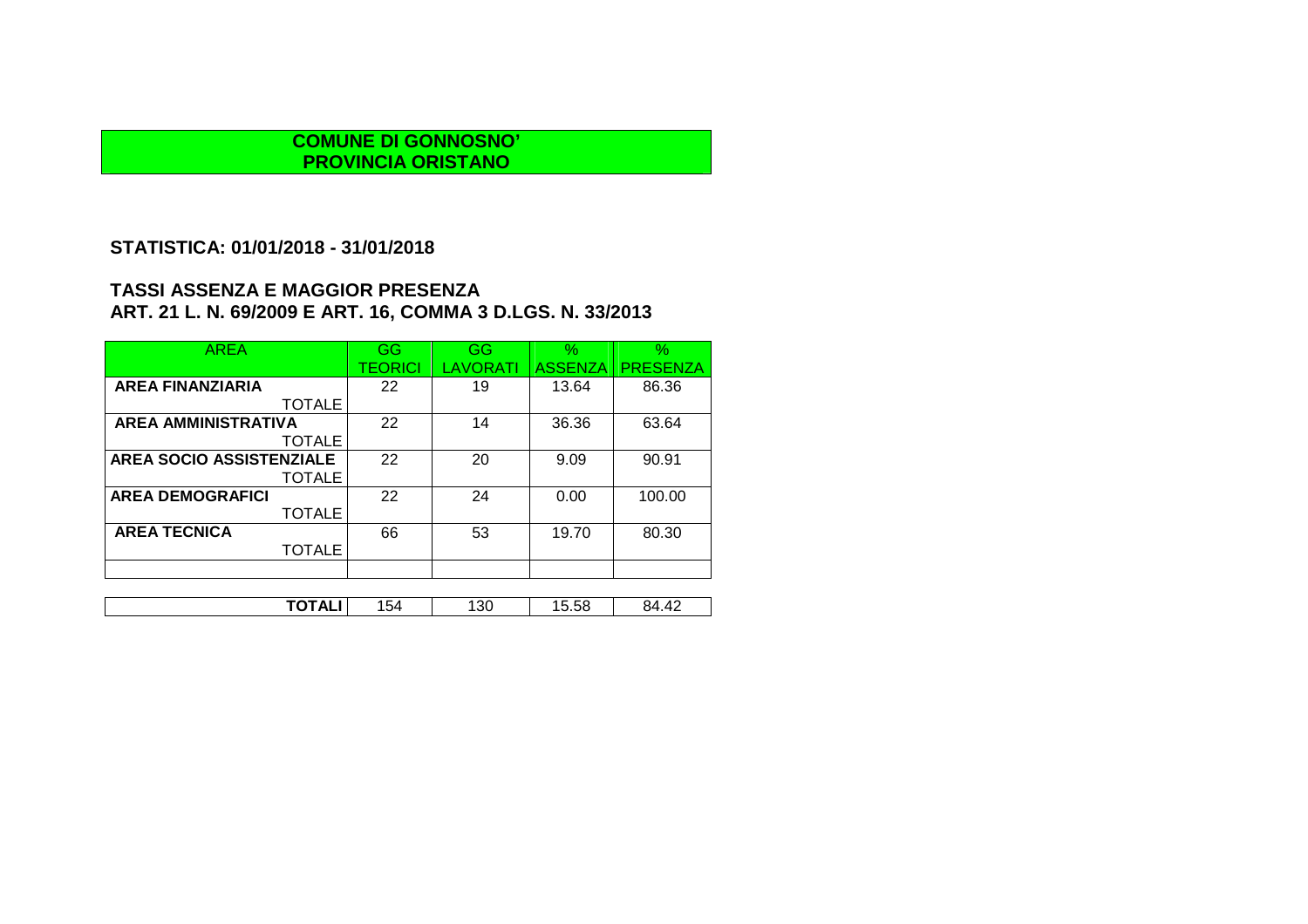## **STATISTICA: 01/02/2018 - 28/02/2018**

| <b>AREA</b>                | GG      | GG              | $\frac{1}{2}$  | $\%$            |
|----------------------------|---------|-----------------|----------------|-----------------|
|                            | TEORICI | <b>LAVORATI</b> | <b>ASSENZA</b> | <b>PRESENZA</b> |
| <b>AREA FINANZIARIA</b>    | 20      | 20              | 0.00           | 100.00          |
| <b>TOTALE</b>              |         |                 |                |                 |
| <b>AREA AMMINISTRATIVA</b> | 40      | 37              | 7.50           | 92.50           |
| <b>TOTALE</b>              |         |                 |                |                 |
| AREA SOCIO ASSISTENZIALE   | 20      | 18              | 10.00          | 90.00           |
| <b>TOTALE</b>              |         |                 |                |                 |
| <b>AREA DEMOGRAFICI</b>    | 20      | 19              | 5.00           | 95.00           |
| <b>TOTALE</b>              |         |                 |                |                 |
| <b>AREA TECNICA</b>        | 60      | 40              | 33.33          | 66.67           |
| <b>TOTALE</b>              |         |                 |                |                 |
|                            |         |                 |                |                 |
|                            |         |                 |                |                 |

| -----<br>34<br>$\sim$ $\sim$<br>160<br>A<br>בשנ<br>าเ<br>∼<br>. u<br>∪.∠∪<br>. .<br>. <del>.</del> |
|----------------------------------------------------------------------------------------------------|
|----------------------------------------------------------------------------------------------------|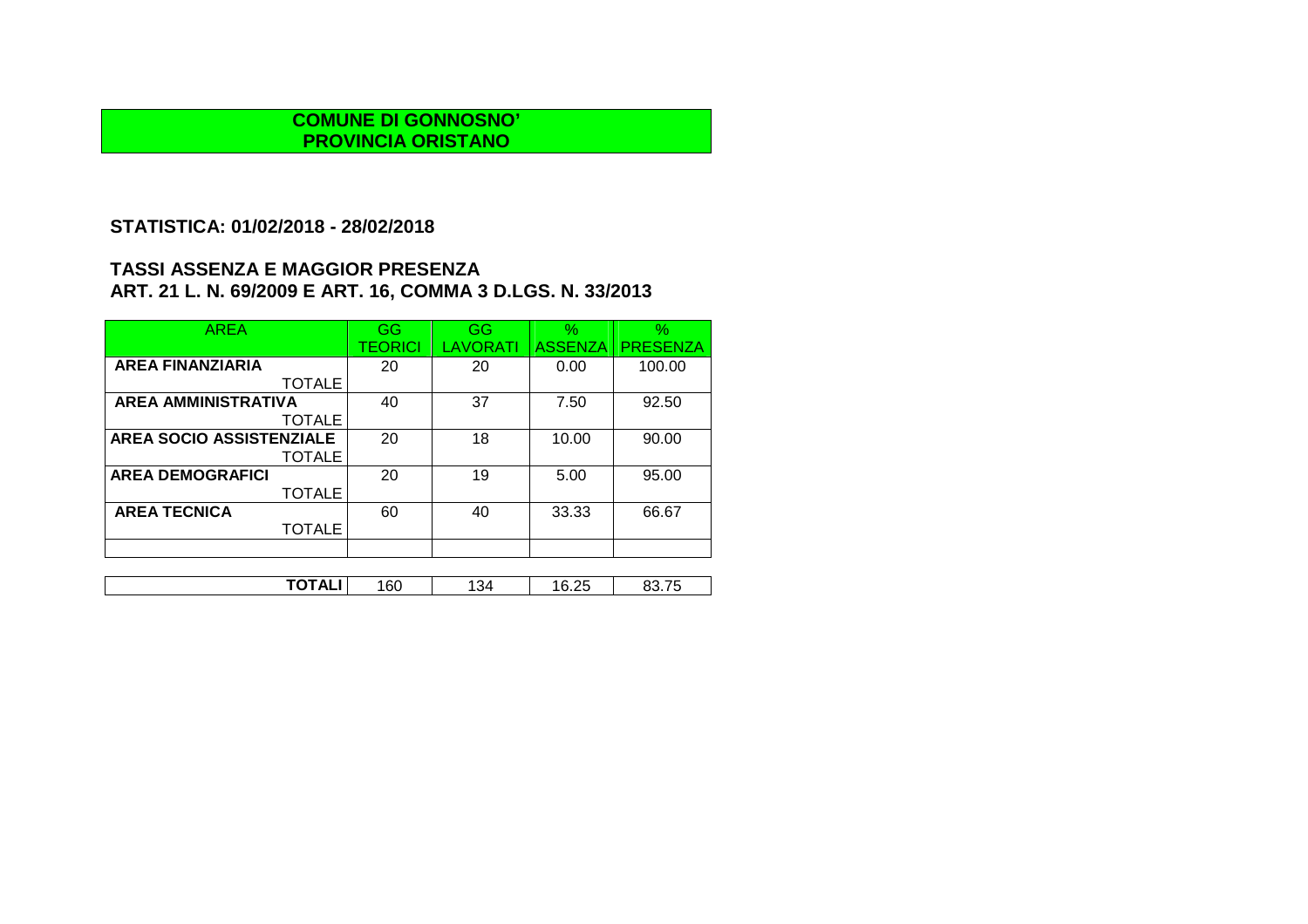# **STATISTICA: 01/03/2018 - 31/03/2018**

| <b>AREA</b>                     | GG             | GG              | $\%$           | $\%$            |
|---------------------------------|----------------|-----------------|----------------|-----------------|
|                                 | <b>TEORICI</b> | <b>LAVORATI</b> | <b>ASSENZA</b> | <b>PRESENZA</b> |
| <b>AREA FINANZIARIA</b>         | 22             | 21              | 4.55           | 95.45           |
| <b>TOTALE</b>                   |                |                 |                |                 |
| <b>AREA AMMINISTRATIVA</b>      | 44             | 45              | 0.00           | 100.00          |
| <b>TOTALE</b>                   |                |                 |                |                 |
| <b>AREA SOCIO ASSISTENZIALE</b> | 22             | 20              | 9.09           | 90.91           |
| <b>TOTALE</b>                   |                |                 |                |                 |
| <b>AREA DEMOGRAFICI</b>         | 22             | 22              | 0.00           | 100.00          |
| <b>TOTALE</b>                   |                |                 |                |                 |
| <b>AREA TECNICA</b>             | 44             | 44              | 00.00          | 100.00          |
| <b>TOTALE</b>                   |                |                 |                |                 |
|                                 |                |                 |                |                 |
|                                 |                |                 |                |                 |

| ------<br>-52<br>.<br>or<br>JЯ<br>.54<br>17LI<br>ັ<br>.ں.<br>ັ<br>_ _ _ |
|-------------------------------------------------------------------------|
|-------------------------------------------------------------------------|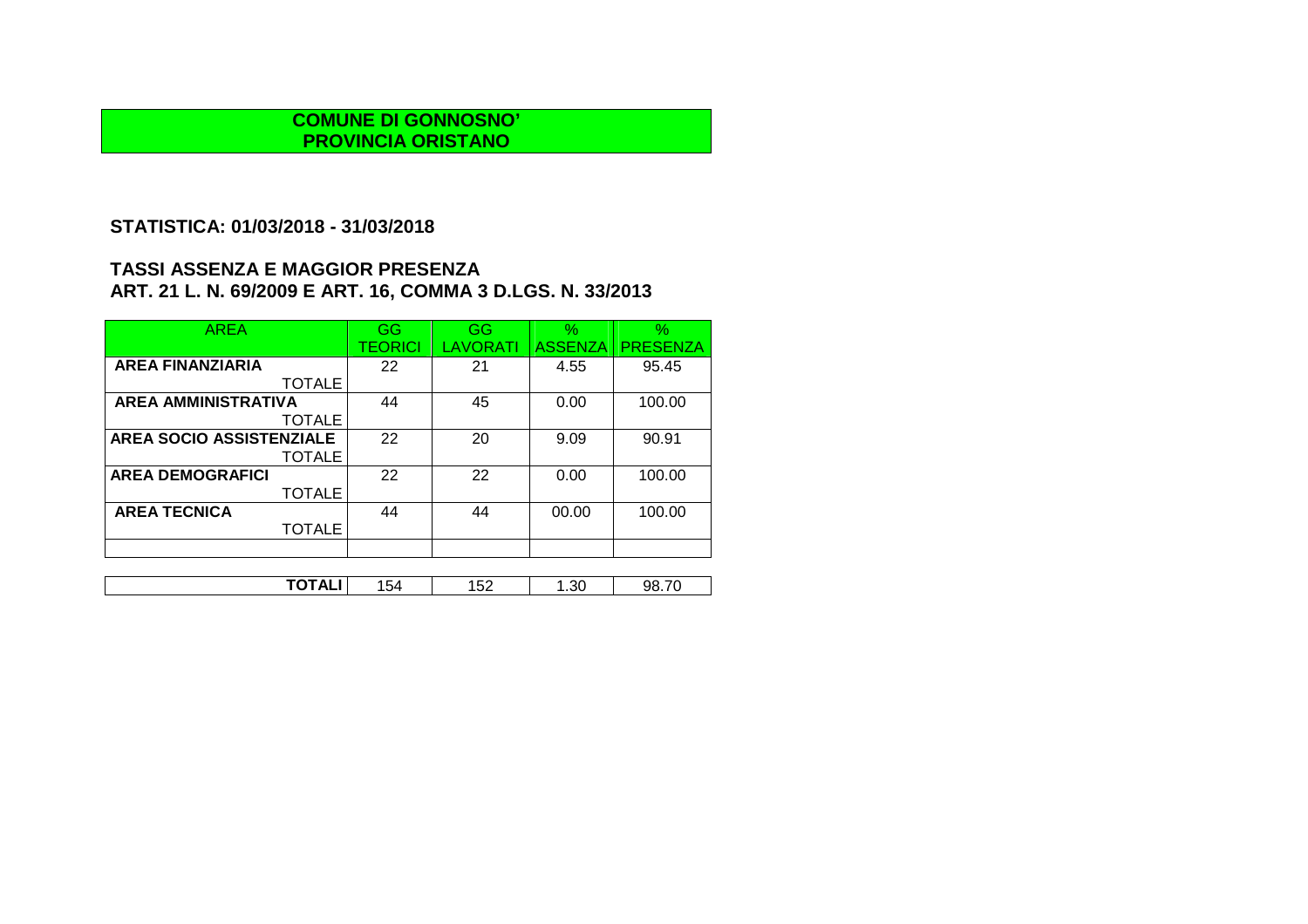## **STATISTICA: 01/04/2018 - 30/04/2018**

| <b>AREA</b>                     | GG      | GG       | $\%$           | $\%$            |
|---------------------------------|---------|----------|----------------|-----------------|
|                                 | TEORICI | LAVORATI | <b>ASSENZA</b> | <b>PRESENZA</b> |
| <b>AREA FINANZIARIA</b>         | 19      | 16       | 15.79          | 84.21           |
| <b>TOTALE</b>                   |         |          |                |                 |
| <b>AREA AMMINISTRATIVA</b>      | 38      | 32       | 15.79          | 84.21           |
| <b>TOTALE</b>                   |         |          |                |                 |
| <b>AREA SOCIO ASSISTENZIALE</b> | 19      | 16       | 15.79          | 84.21           |
| <b>TOTALE</b>                   |         |          |                |                 |
| <b>AREA DEMOGRAFICI</b>         | 19      | 17       | 10.53          | 89.47           |
| <b>TOTALE</b>                   |         |          |                |                 |
| <b>AREA TECNICA</b>             | 38      | 34       | 10.53          | 89.47           |
| TOTALE                          |         |          |                |                 |
|                                 |         |          |                |                 |

| ------<br>$ -$<br>$\lambda$ –<br>ິ<br><b>11</b><br>n.<br>$\overline{\phantom{a}}$<br>ี∪<br>⊽.⊽⊽<br>ັບ<br>┄<br>. |  |  |  |
|-----------------------------------------------------------------------------------------------------------------|--|--|--|
|                                                                                                                 |  |  |  |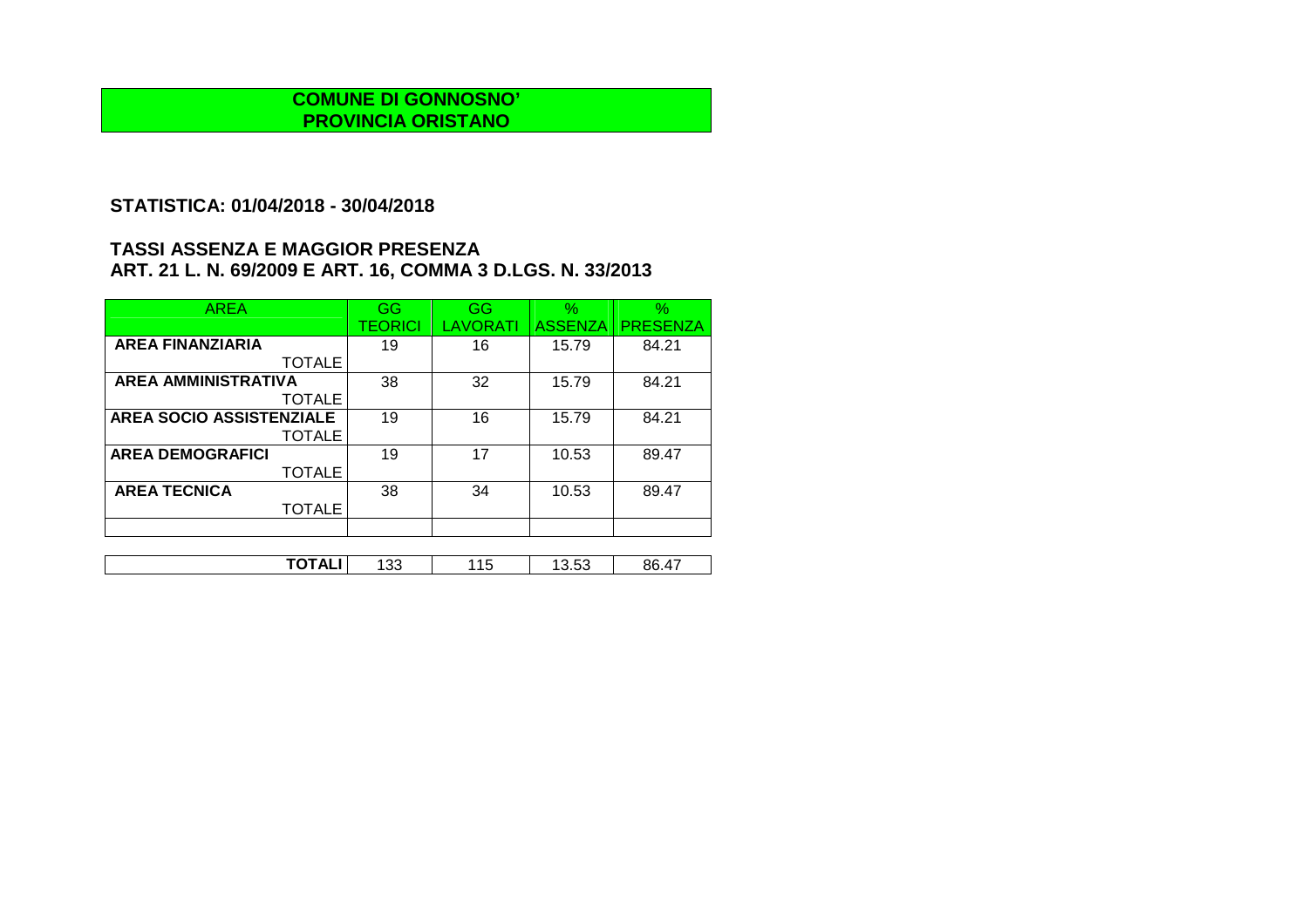# **STATISTICA: 01/05/2018 - 31/05/2018**

| <b>AREA</b>                | GG      | <b>GG</b>       | $\%$           | $\%$            |
|----------------------------|---------|-----------------|----------------|-----------------|
|                            | TEORICI | <b>LAVORATI</b> | <b>ASSENZA</b> | <b>PRESENZA</b> |
| <b>AREA FINANZIARIA</b>    | 22      | 22              | 0.00           | 100.00          |
| <b>TOTALE</b>              |         |                 |                |                 |
| <b>AREA AMMINISTRATIVA</b> | 44      | 31              | 29.55          | 70.45           |
| <b>TOTALE</b>              |         |                 |                |                 |
| AREA SOCIO ASSISTENZIALE   | 22      | 17              | 22.73          | 77.27           |
| TOTALE                     |         |                 |                |                 |
| <b>AREA DEMOGRAFICI</b>    | 22      | 19              | 13.64          | 86.36           |
| <b>TOTALE</b>              |         |                 |                |                 |
| <b>AREA TECNICA</b>        | 44      | 40              | 9.09           | 90.91           |
| <b>TOTALE</b>              |         |                 |                |                 |
|                            |         |                 |                |                 |
|                            |         |                 |                |                 |
| TOTALI                     | 154     | 129             | 16.23          | 83.77           |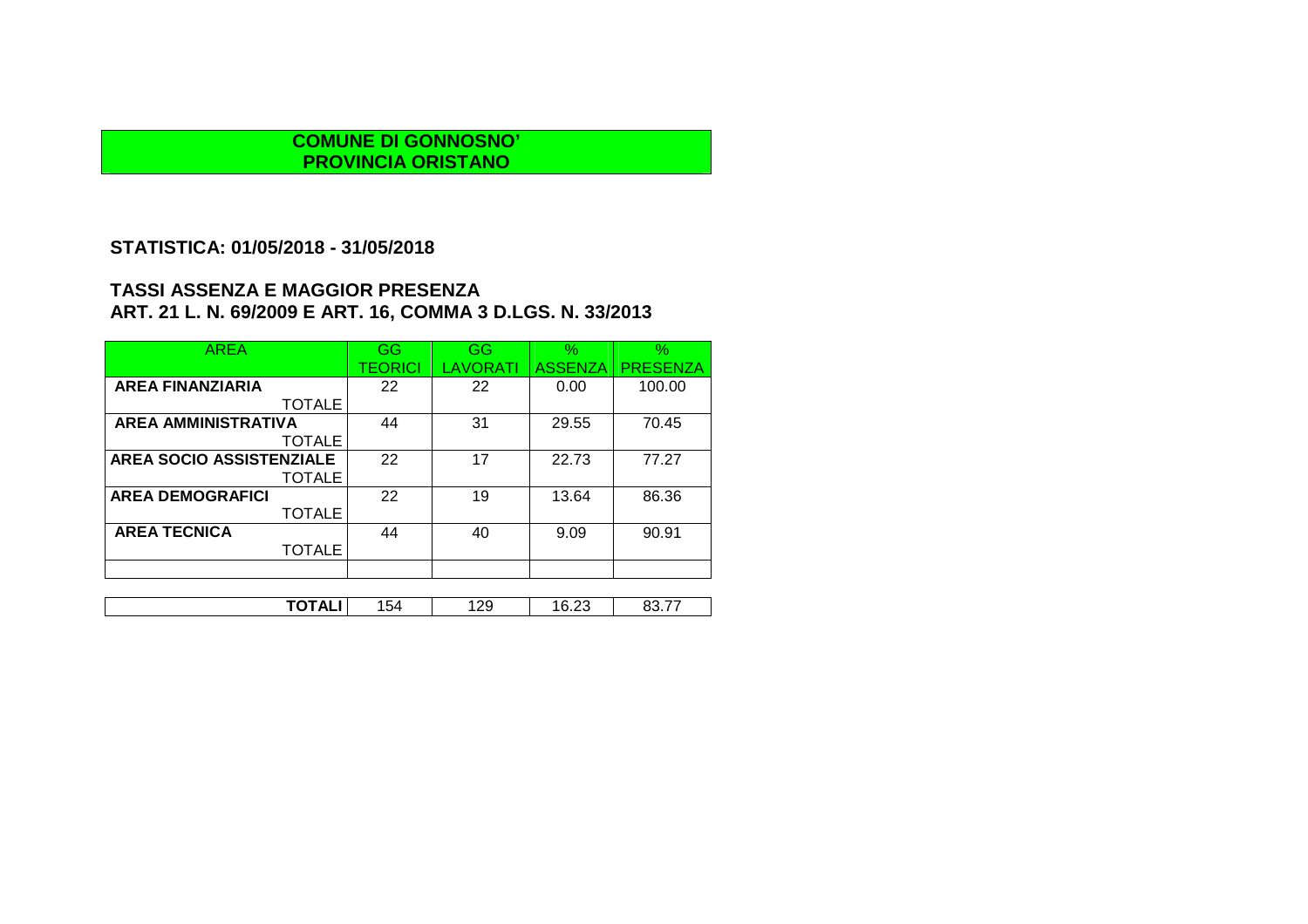## **STATISTICA: 01/06/2018 - 30/06/2018**

| <b>AREA</b>                     | GG      | GG       | $\%$           | $\%$            |
|---------------------------------|---------|----------|----------------|-----------------|
|                                 | TEORICI | LAVORATI | <b>ASSENZA</b> | <b>PRESENZA</b> |
| <b>AREA FINANZIARIA</b>         | 21      | 20       | 4.76           | 95.24           |
| <b>TOTALE</b>                   |         |          |                |                 |
| <b>AREA AMMINISTRATIVA</b>      | 42      | 31       | 26.19          | 73.81           |
| <b>TOTALE</b>                   |         |          |                |                 |
| <b>AREA SOCIO ASSISTENZIALE</b> | 21      | 18       | 14.29          | 85.71           |
| <b>TOTALE</b>                   |         |          |                |                 |
| <b>AREA DEMOGRAFICI</b>         | 21      | 19       | 9.52           | 90.48           |
| <b>TOTALE</b>                   |         |          |                |                 |
| <b>AREA TECNICA</b>             | 42      | 44       | 0.00           | 100.00          |
| <b>TOTALE</b>                   |         |          |                |                 |
|                                 |         |          |                |                 |

| ------- |           |             |                         |                |
|---------|-----------|-------------|-------------------------|----------------|
| ┄<br>.  | $\Lambda$ | າາ<br>1 J L | $\sim$<br>$\cdot$ v.r.v | ററ<br>.<br>.ot |
|         |           |             |                         |                |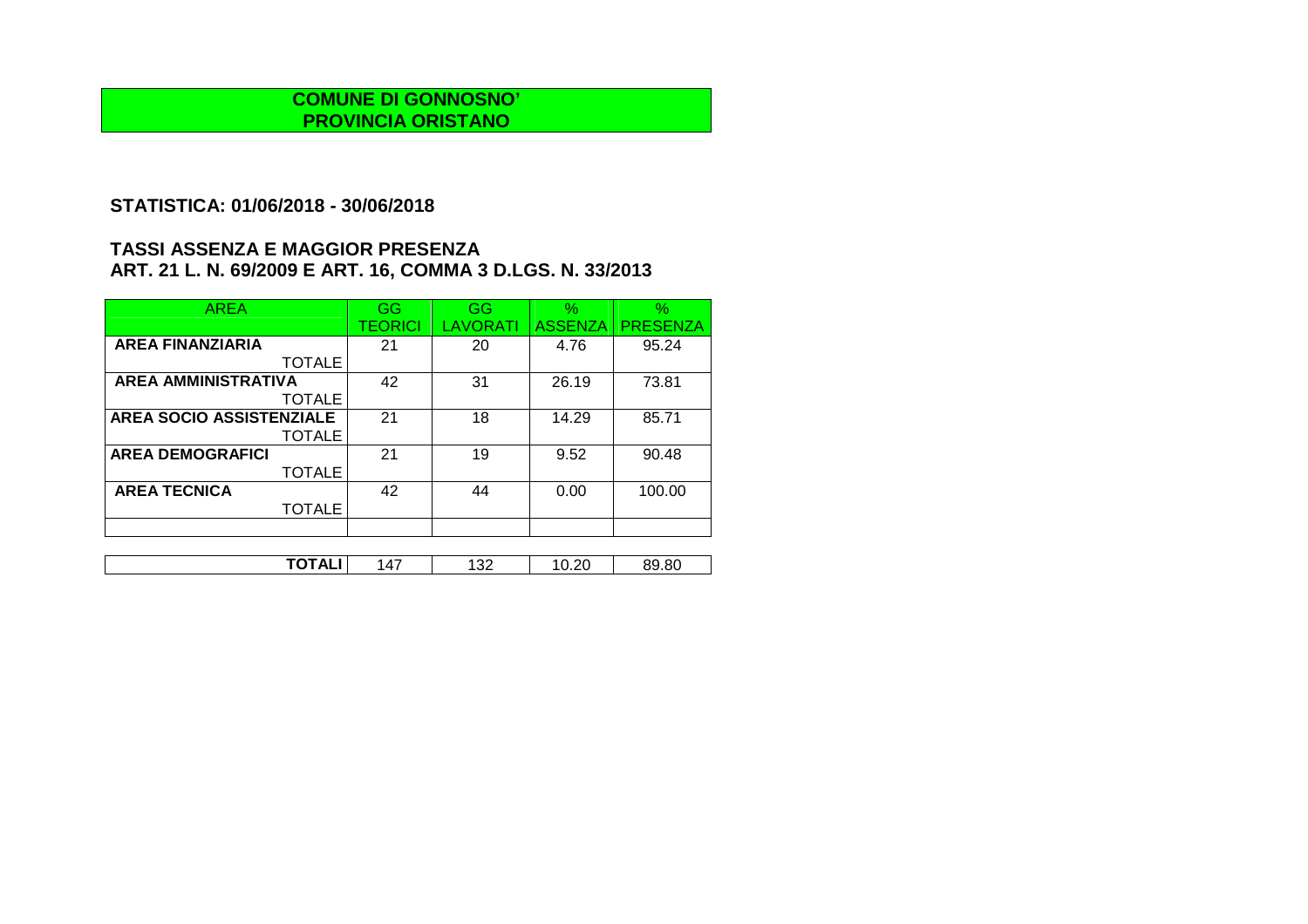## **STATISTICA: 01/07/2018 - 31/07/2018**

| <b>AREA</b>                     | GG             | GG       | $\frac{1}{2}$  | $\%$            |
|---------------------------------|----------------|----------|----------------|-----------------|
|                                 | <b>TEORICI</b> | LAVORATI | <b>ASSENZA</b> | <b>PRESENZA</b> |
| <b>AREA FINANZIARIA</b>         | 22             | 19       | 13.64          | 86.36           |
| <b>TOTALE</b>                   |                |          |                |                 |
| <b>AREA AMMINISTRATIVA</b>      | 44             | 37       | 15.91          | 84.09           |
| <b>TOTALE</b>                   |                |          |                |                 |
| <b>AREA SOCIO ASSISTENZIALE</b> | 22             | 13       | 40.91          | 59.09           |
| <b>TOTALE</b>                   |                |          |                |                 |
| <b>AREA DEMOGRAFICI</b>         | 22             | 23       | 0.00           | 100.00          |
| <b>TOTALE</b>                   |                |          |                |                 |
| <b>AREA TECNICA</b>             | 44             | 40       | 9.09           | 90.91           |
| <b>TOTALE</b>                   |                |          |                |                 |
|                                 |                |          |                |                 |

| . .<br>¬⊾<br>. | ∼<br>ר ש | oc<br>∹⊀<br>1 J L | -<br>ں ∟. ⊤ |  |
|----------------|----------|-------------------|-------------|--|
|                |          |                   |             |  |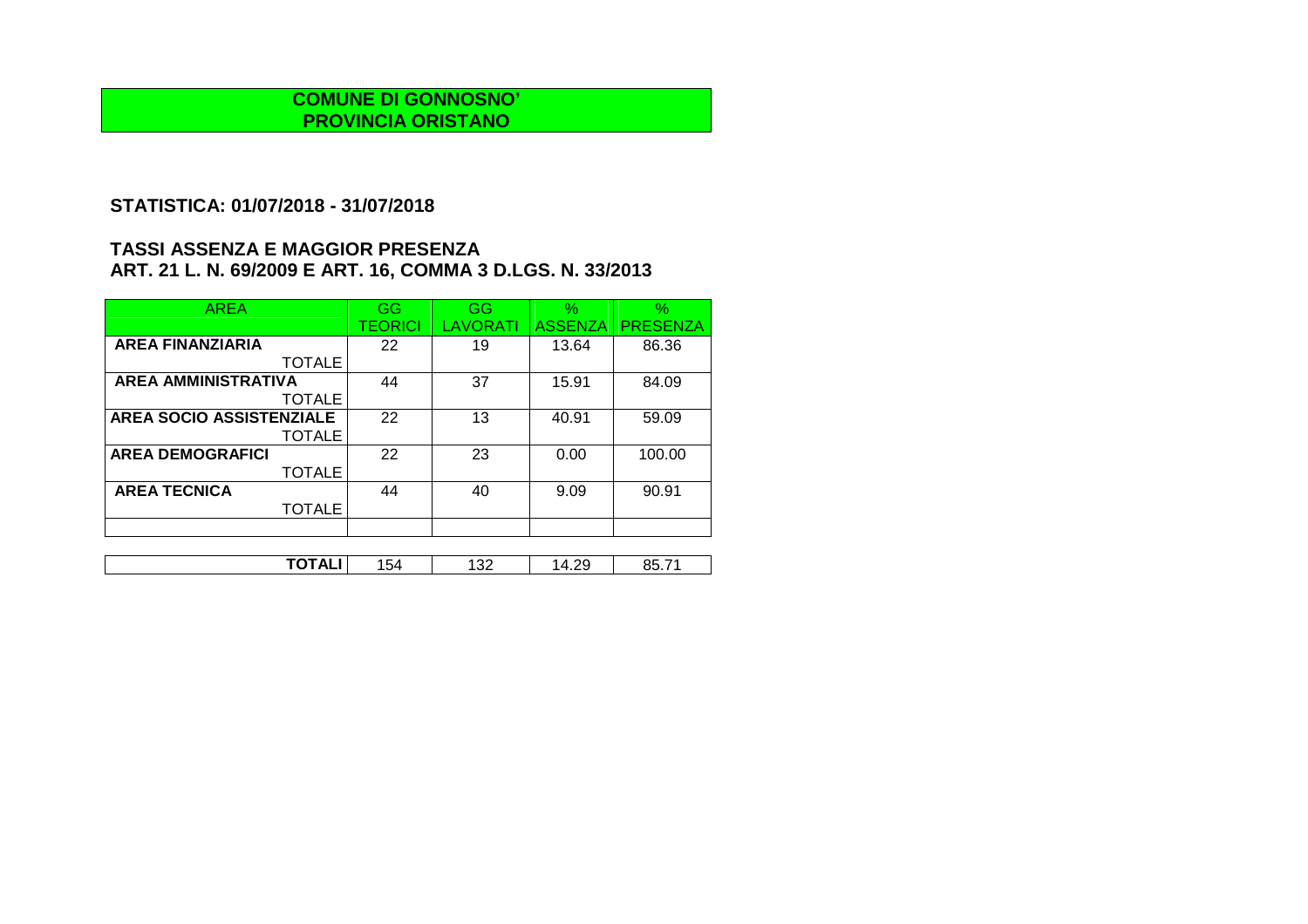## **STATISTICA: 01/08/2018 - 31/08/2018**

| <b>AREA</b>                     | GG             | GG       | $\%$           | $\%$            |
|---------------------------------|----------------|----------|----------------|-----------------|
|                                 | <b>TEORICI</b> | LAVORATI | <b>ASSENZA</b> | <b>PRESENZA</b> |
| <b>AREA FINANZIARIA</b>         | 22             |          | 68.18          | 31.82           |
| <b>TOTALE</b>                   |                |          |                |                 |
| <b>AREA AMMINISTRATIVA</b>      | 44             | 45       | 0.00           | 100.00          |
| <b>TOTALE</b>                   |                |          |                |                 |
| <b>AREA SOCIO ASSISTENZIALE</b> | 22             | 22       | 0.00           | 100.00          |
| <b>TOTALE</b>                   |                |          |                |                 |
| <b>AREA DEMOGRAFICI</b>         | 22             | 11       | 50.00          | 50.00           |
| <b>TOTALE</b>                   |                |          |                |                 |
| <b>AREA TECNICA</b>             | 44             | 28       | 36.36          | 63.64           |
| <b>TOTALE</b>                   |                |          |                |                 |
|                                 |                |          |                |                 |

| ጋፎ<br>- 71<br>"ha<br>3.38<br>AL.<br>$\overline{\phantom{a}}$<br>ר טי<br>LU.UL<br>. |       |  |                |  |
|------------------------------------------------------------------------------------|-------|--|----------------|--|
|                                                                                    | ----- |  | $\mathbb{C}^r$ |  |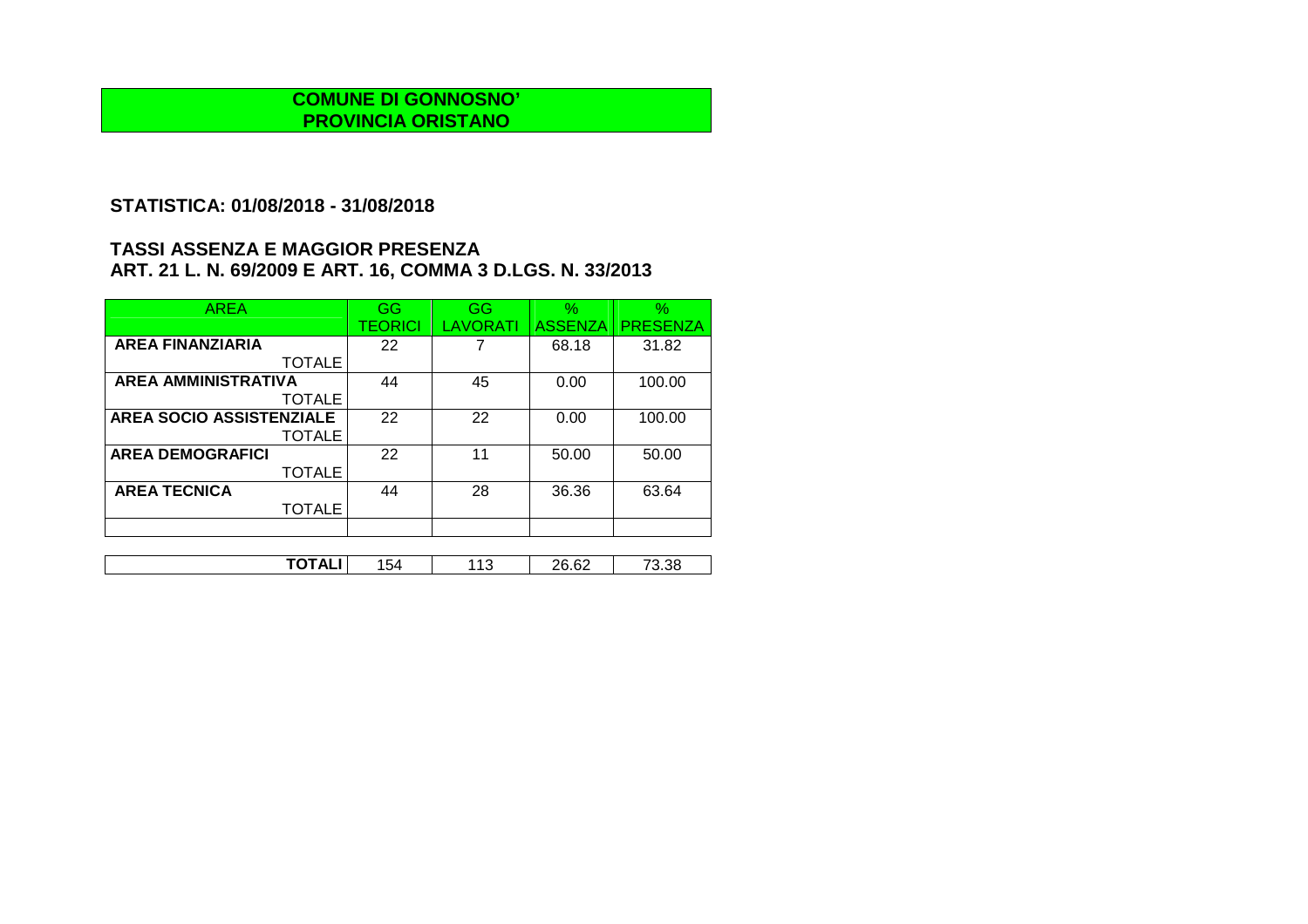# **STATISTICA: 01/09/2018 - 30/09/2018**

| <b>AREA</b>                     | GG      | GG              | $\%$           | $\%$            |
|---------------------------------|---------|-----------------|----------------|-----------------|
|                                 | TEORICI | <b>LAVORATI</b> | <b>ASSENZA</b> | <b>PRESENZA</b> |
| <b>AREA FINANZIARIA</b>         | 20      | 20              | 0.00           | 100.00          |
| <b>TOTALE</b>                   |         |                 |                |                 |
| <b>AREA AMMINISTRATIVA</b>      | 40      | 28              | 30.00          | 70.00           |
| <b>TOTALE</b>                   |         |                 |                |                 |
| <b>AREA SOCIO ASSISTENZIALE</b> | 20      | 16              | 20.00          | 80.00           |
| <b>TOTALE</b>                   |         |                 |                |                 |
| <b>AREA DEMOGRAFICI</b>         | 20      | 20              | 0.00           | 100.00          |
| <b>TOTALE</b>                   |         |                 |                |                 |
| <b>AREA TECNICA</b>             | 40      | 27              | 32.50          | 67.50           |
| <b>TOTALE</b>                   |         |                 |                |                 |
|                                 |         |                 |                |                 |
|                                 |         |                 |                |                 |

| $\cdot$<br>. רי<br>້ີບ<br>--<br>، ے ب<br>. U.L.U<br>ॱ∠∠<br>$\cdot$<br>¬⊫.<br>. .<br>. | --- | $ \sim$ | $\sim$ |  | າດ |
|---------------------------------------------------------------------------------------|-----|---------|--------|--|----|
|---------------------------------------------------------------------------------------|-----|---------|--------|--|----|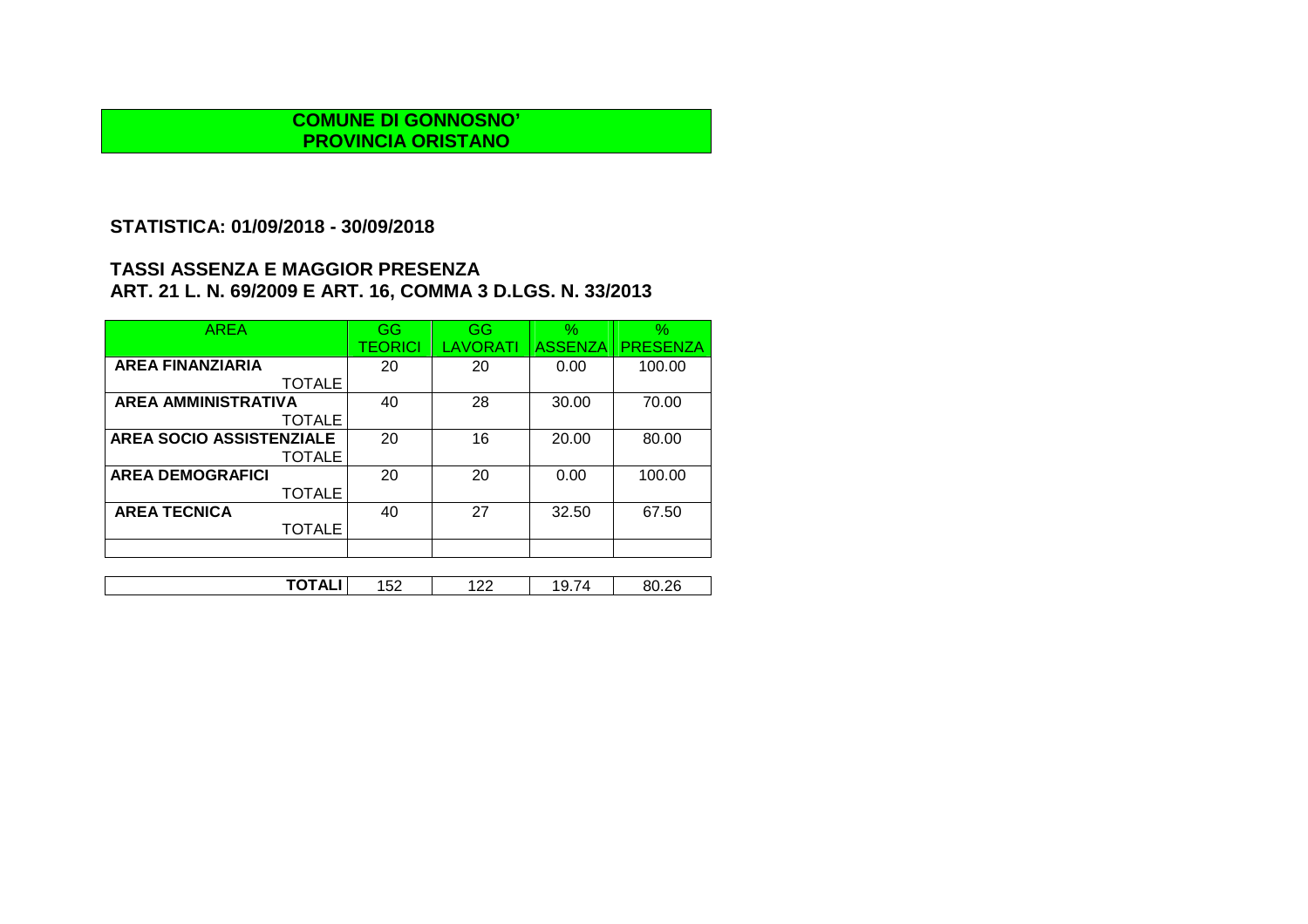## **STATISTICA: 01/10/2018 - 31/10/2018**

| <b>AREA</b>                     | GG             | GG       | $\%$           | $\%$            |
|---------------------------------|----------------|----------|----------------|-----------------|
|                                 | <b>TEORICI</b> | LAVORATI | <b>ASSENZA</b> | <b>PRESENZA</b> |
| <b>AREA FINANZIARIA</b>         | 23             | 23       | 0.00           | 100.00          |
| <b>TOTALE</b>                   |                |          |                |                 |
| <b>AREA AMMINISTRATIVA</b>      | 46             | 44       | 4.35           | 95.65           |
| <b>TOTALE</b>                   |                |          |                |                 |
| <b>AREA SOCIO ASSISTENZIALE</b> | 23             | 23       | 0.00           | 100.00          |
| <b>TOTALE</b>                   |                |          |                |                 |
| <b>AREA DEMOGRAFICI</b>         | 23             | 22       | 4.35           | 95.65           |
| <b>TOTALE</b>                   |                |          |                |                 |
| <b>AREA TECNICA</b>             | 46             | 45       | 2.17           | 97.83           |
| <b>TOTALE</b>                   |                |          |                |                 |
|                                 |                |          |                |                 |

| ------<br>- - |   | - - | $\sim$                |  |
|---------------|---|-----|-----------------------|--|
|               | v |     | $\sim\sim$<br>_______ |  |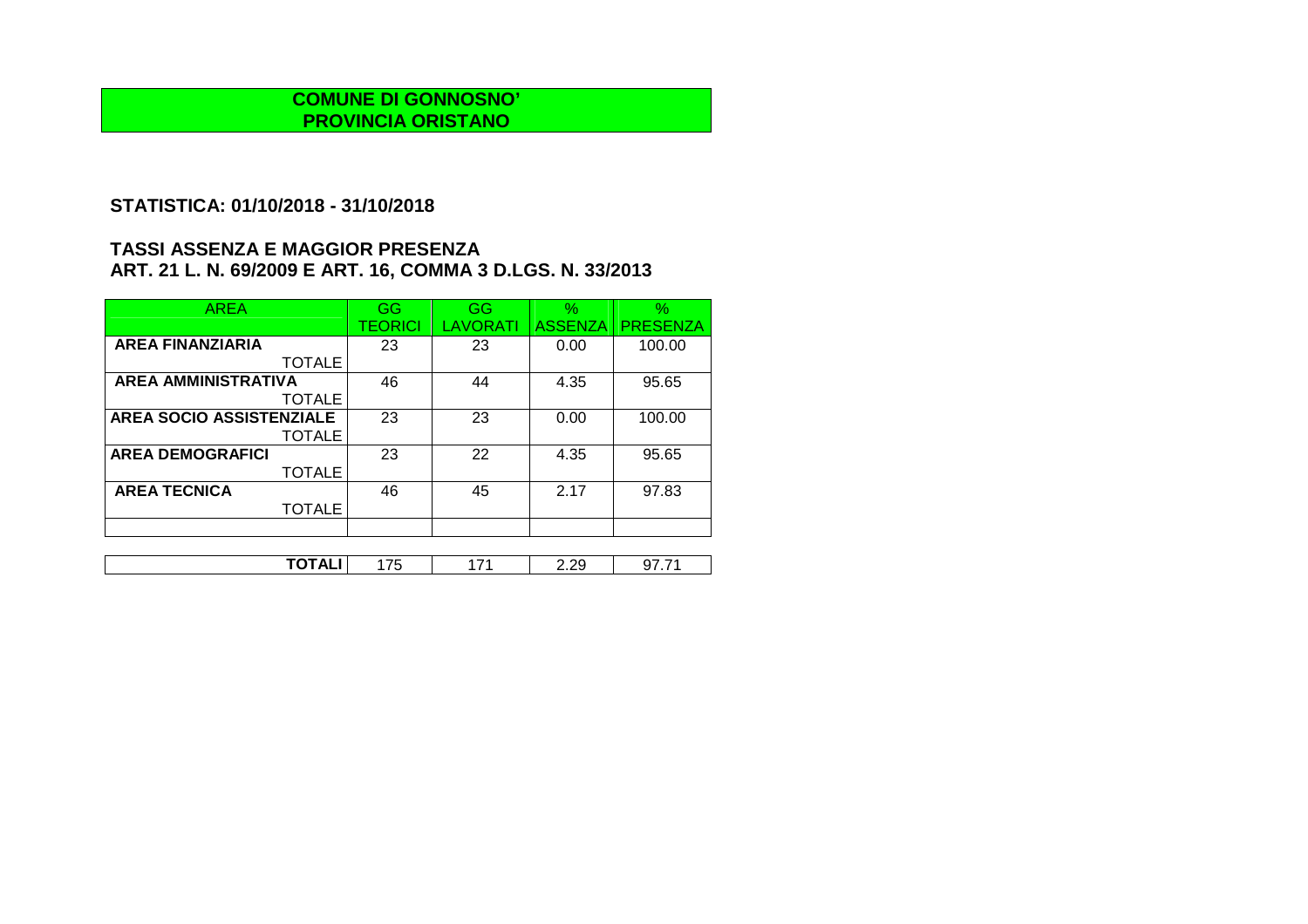# **STATISTICA: 01/11/2018 - 30/11/2018**

| <b>AREA</b>                | GG             | GG       | $\%$           | $\%$            |
|----------------------------|----------------|----------|----------------|-----------------|
|                            | <b>TEORICI</b> | LAVORATI | <b>ASSENZA</b> | <b>PRESENZA</b> |
| <b>AREA FINANZIARIA</b>    | 21             | 20       | 4.76           | 95.24           |
| <b>TOTALE</b>              |                |          |                |                 |
| <b>AREA AMMINISTRATIVA</b> | 42             | 39       | 7.14           | 92.86           |
| <b>TOTALE</b>              |                |          |                |                 |
| AREA SOCIO ASSISTENZIALE   | 21             | 18       | 14.29          | 85.71           |
| <b>TOTALE</b>              |                |          |                |                 |
| <b>AREA DEMOGRAFICI</b>    | 21             | 18       | 14.29          | 85.71           |
| <b>TOTALE</b>              |                |          |                |                 |
| <b>AREA TECNICA</b>        | 42             | 39       | 7.14           | 92.86           |
| <b>TOTALE</b>              |                |          |                |                 |
|                            |                |          |                |                 |
|                            |                |          |                |                 |

| ΟU<br>. .<br>v<br>т.<br>, , , , , <u>, ,</u> | . | . . | ЛF | $-$ |  |
|----------------------------------------------|---|-----|----|-----|--|
|----------------------------------------------|---|-----|----|-----|--|